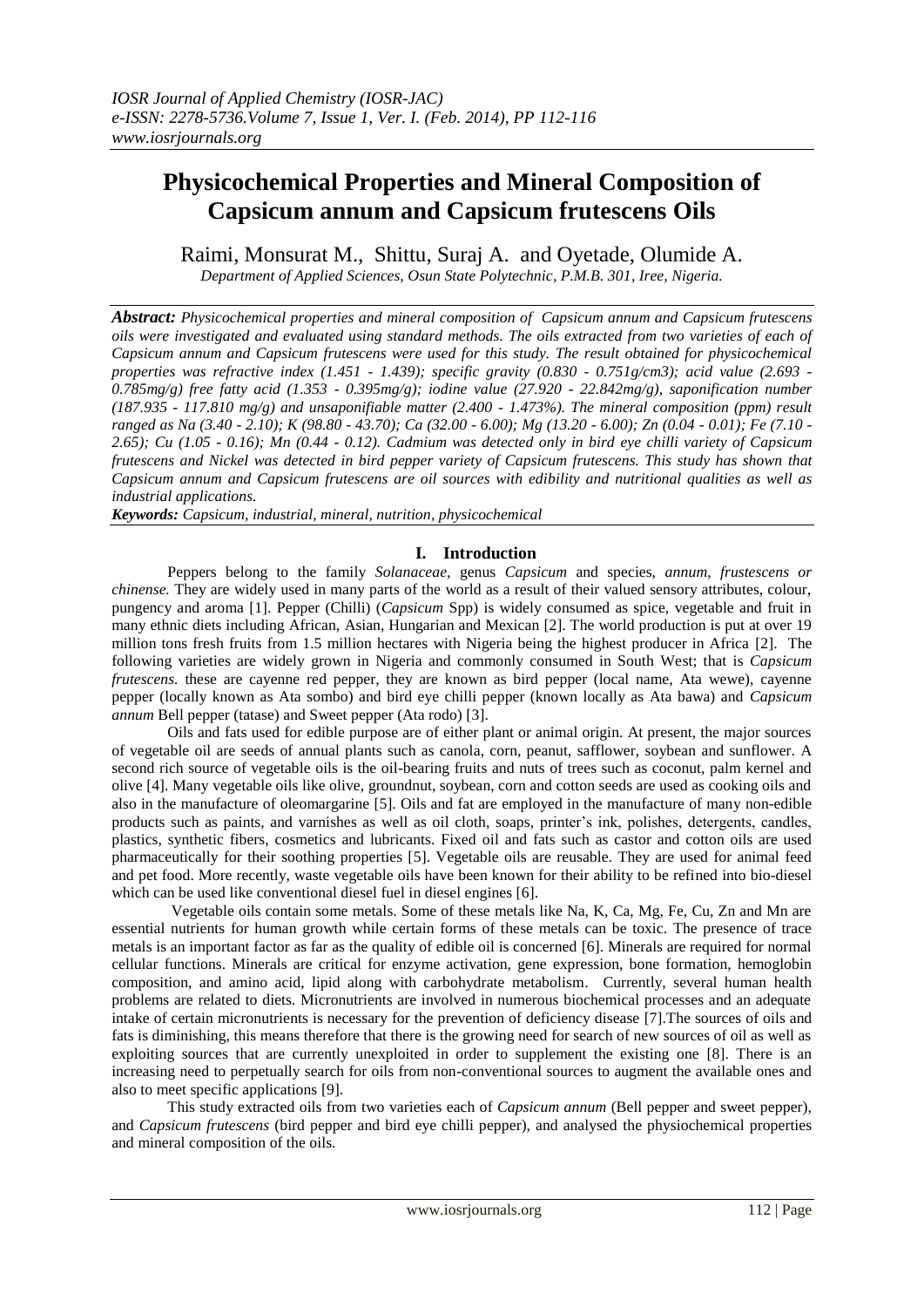# **II. Materials And Methods**

### **Materials**

Two varieties of *C. annum* - bell pepper and sweet pepper, and two varieties of *C. frutescens -* bird pepper and bird eye chilli pepper, were used for this study. Fresh matured ripe varieties were bought at Ikirun market, Ikirun, Nigeria. The fresh fruit varieties were thoroughly and carefully washed under running tap water and the pulps were separated from the seeds and stalks manually. The pulps were cut into smaller pieces with sharp knife and oven dried in small batches at  $70^{\circ}$ C for 36 hours. The oven dried samples were ground into fine powder (mesh size 40). The oils were extracted from the oven dried powdered samples with n-hexane using soxhlet extraction method.

### **Methods**

Physicochemical properties of oil were determined by the methods of A.O.A.C [10]. Mineral composition parameters were determined according to the methods described by Gafar *et al*., [11]. All analyses were done in triplicate and reagents used were of analytical grade. Result values of different parameters were expressed as the mean value ± standard deviation.

# **III. Results**

The results of the physicochemical properties and mineral composition of *Capsicum annum* and *Capsicum frutescens* oils are as shown in Tables 1 and 2 respectively.

## **Table 1: Physiochemical characteristics of** *Capsicum annum and Capsicum frutescens* **oils**

| <b>Parameter</b>                        | C. annum<br>(Sweet pepper) | C. annum<br>(Bell pepper) | C. frutescens<br>(Bird eye chilli) | C. frutescens<br>(Bird pepper) |  |
|-----------------------------------------|----------------------------|---------------------------|------------------------------------|--------------------------------|--|
| Refractive<br>Index                     | $1.439 \pm 0.01$           | $1.428 \pm 0.00$          | $1.428 \pm 0.00$                   | $1.451 \pm 0.01$               |  |
| Specific<br>gravity $(g/cm^3)$          | $0.802 \pm 0.01$           | $0.751 \pm 0.01$          | $0.765 \pm 0.01$                   | $0.830 \pm 0.01$               |  |
| Acid value<br>(mg/g)                    | $0.785 \pm 0.01$           | $1.346 \pm 0.10$          | $1.122 \pm 0.10$                   | $2.693 \pm 0.11$               |  |
| Free fatty<br>$\ar{1} \, \text{(mg/g)}$ | $0.395 \pm 0.02$           | $0.680 \pm 0.02$          | $0.564 \pm 0.10$                   | $1.353 \pm 0.20$               |  |
| Iodine value<br>(mg/g)                  | $27.920 \pm 0.20$          | $17.770 \pm 0.11$         | $25.380 \pm 0.22$                  | $22.842 \pm 0.10$              |  |
| Saponification<br>number (mg/g)         | $138.250 \pm 0.23$         | $147.263 \pm 0.02$        | $117.81 \pm 0.30$                  | $187.935 \pm 0.21$             |  |
| Unsaponifiable<br>matter $(mg/g)$       | $1.780 \pm 0.11$           | $1.890 \pm 0.04$          | $1.473 \pm 0.05$                   | $2.400 \pm 0.05$               |  |

Values are mean of triplicate determinations  $\pm$  standard deviation (S.D)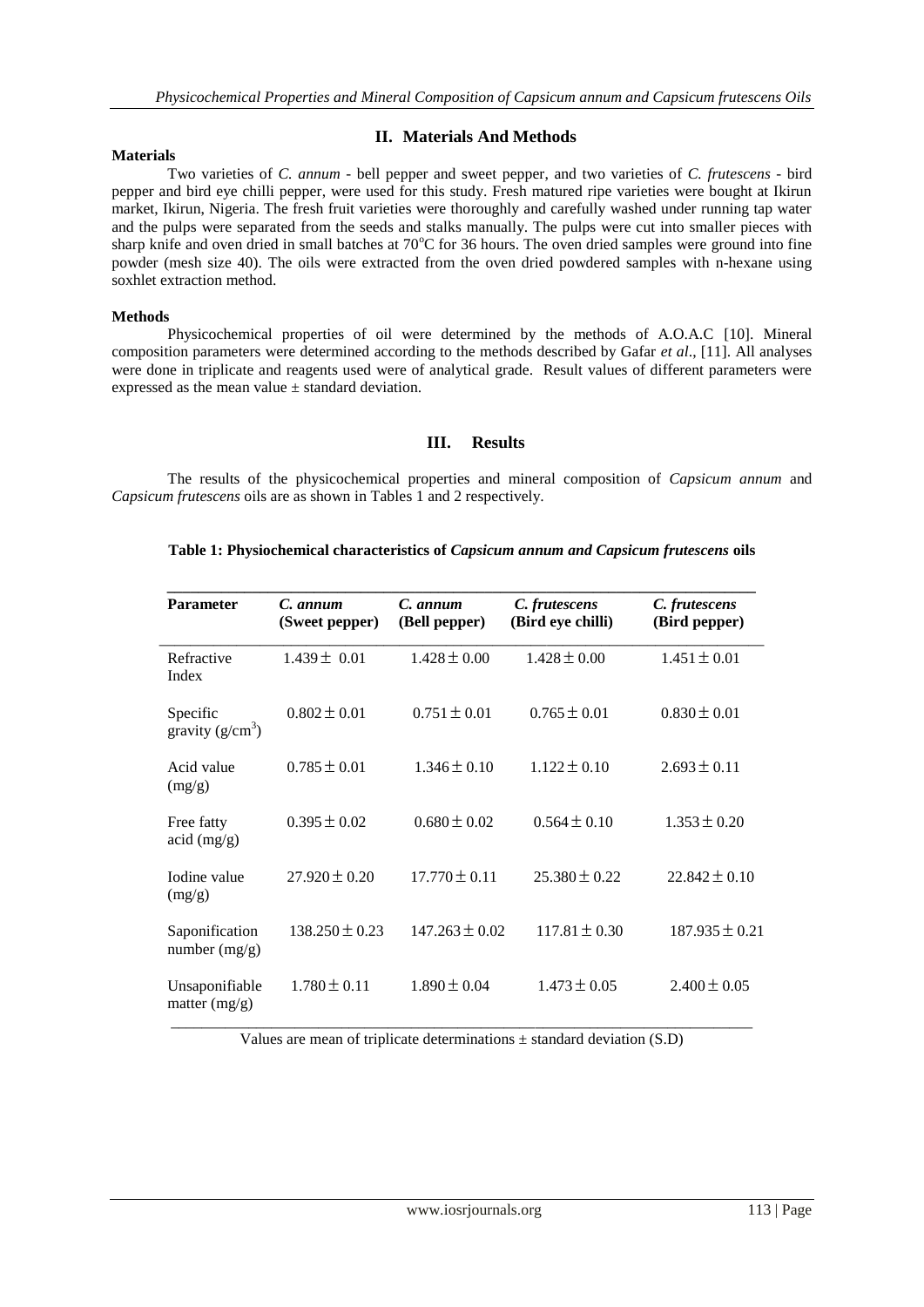| <b>Parameter</b><br>(ppm) | C. annum<br>(Sweet pepper) | C. annum<br>(Bell pepper) | C. frutescens<br>(Bird eye chilli) | C. frutescens<br>(Bird pepper) |
|---------------------------|----------------------------|---------------------------|------------------------------------|--------------------------------|
| Na                        | $3.40 \pm 0.01$            | $6.10 \pm 0.01$           | $2.10 \pm 0.02$                    | $3.40 \pm 0.04$                |
| K                         | $43.70 \pm 0.13$           | $49.10 \pm 0.06$          | $57.20 \pm 0.30$                   | $98.80 \pm 0.15$               |
| Ca                        | $8.00 \pm 0.01$            | $6.00 \pm 0.02$           | $30.00 \pm 0.03$                   | $32.00 \pm 0.03$               |
| Mg                        | $9.60 \pm 0.01$            | $6.00 \pm 0.01$           | $18.00 \pm 0.10$                   | $13.20 \pm 0.10$               |
| Zn                        | $0.01 \pm 0.00$            | $0.02 \pm 0.00$           | $0.10 \pm 0.01$                    | $0.04 \pm 0.00$                |
| Fe                        | $9.00 \pm 0.01$            | $17.10 \pm 0.00$          | $17.10 \pm 0.02$                   | $2.65 \pm 0.01$                |
| C <sub>d</sub>            | ND                         | ND                        | $0.01 \pm 0.00$                    | ND                             |
| Ni                        | ND                         | ND                        | <b>ND</b>                          | $0.04 \pm 0.00$                |
| Cu                        | $0.30 \pm 0.00$            | $0.16 \pm 0.00$           | $0.26 \pm 0.01$                    | $1.05 \pm 0.00$                |
| Mn                        | $0.12 \pm 0.01$            | $0.15 \pm 0.00$           | $0.44 \pm 0.02$                    | $0.39 \pm 0.00$                |

**Table 2: Mineral composition of** *Capsicum annum and Capsicum frutescens* **oils**

Values are mean of triplicate determinations  $\pm$  standard deviation (S.D); ND  $\equiv$  not detected

# **IV. Discussion**

The result for the physicochemical properties of *Capsicum annum and Capsicum frutescens* oils is as shown in Table 1. The refractive index value varied from  $1.451 \pm 0.01$ -1.439  $\pm 0.010$  in the oils. Refractive index is used by most processors to measure the change in unsaturation as the fat or oil is hydrogenated. The refractive index of oils depends on their molecular weight fatty acid chain length, degree of unsaturation and degree of conjugation [12 ]. The refractive index values obtained for the oils in this study was similar to those reported for pumpkin seed oil  $(1.4662 \pm 0.0001)$  [12 ] and melon seed oil  $(1.4662)$ , soybean oil  $(1.466-1.470)$ and corn (1.465-1.468) [13], desma seed oil (1.464) [14] and water melon seed oil (1.47) [15]. Pure oils have marked ranges of refractive index and density, thus the degree of variation of a typical oil from its true values may indicate its relative purity [12 ]. The specific gravity values ranged from  $0.830 \pm 0.01$  g/cm3 to  $0.751 \pm 0.01$  g/cm<sup>3</sup>. The values earlier reported for desma and water melon seed oils were 0.920 [14] and 0.85 [15] respectively.

 The acid value obtained for *Capsicum annum and Capsicum frutescens* oils was in the range, 62.693- 0.785mg/g. Acid value determination is often used as a general indication of the condition and edibility of the oil. This is because an increase in acid value is accompanied by development of objectionable flavours and odours [6]. Acid value is used as an indicator for edibility of oil and suitability for use in the paint industry [9]. Acid value of the oil suitable for edible purpose should not exceed 4mg KOH/g[5]. The free fatty acid values were in the range  $1.353 - 0.395$ mg/g. Earlier studies reported  $1.03 \pm 0.16$  and  $1.49 \pm 0.06$  for *Cocos nucifera* and Colocynthis citrullus oils [9], and  $4.77 \pm 0.13$ ,  $5.0 \pm 0.20$  and  $3.74 \pm 0.9$  for *Jatropha curcas* (L), Cola *rostrata and Abelmoschus esculentus* oils respectively [5]. The free fatty acid content reported for pumpkin seed oil was  $0.39 \pm 0.01$  [13]. Acid value and free fatty acid value are two parameters for edibility of oil [5]. The low acid values and low free fatty acid values obtained in this study for the oils are markers of an acceptable initial quality for the oils. The C*apsicum annum* and C*apsicum frutescens* oils are thus edible oils and can be used for cooking purposes, and sources of raw materials for industries.

The result of the iodine values ranged from  $27.920 \pm 0.20$  to  $17.770 \pm 0.11$  mg/g. The iodine value represents the degree of unsaturation. The higher the iodine value is the greater is the unsaturation of specific oil or fat [16]. A good drying oil should have iodine value of 180 [9]. Drying oil dry rapidly on contact with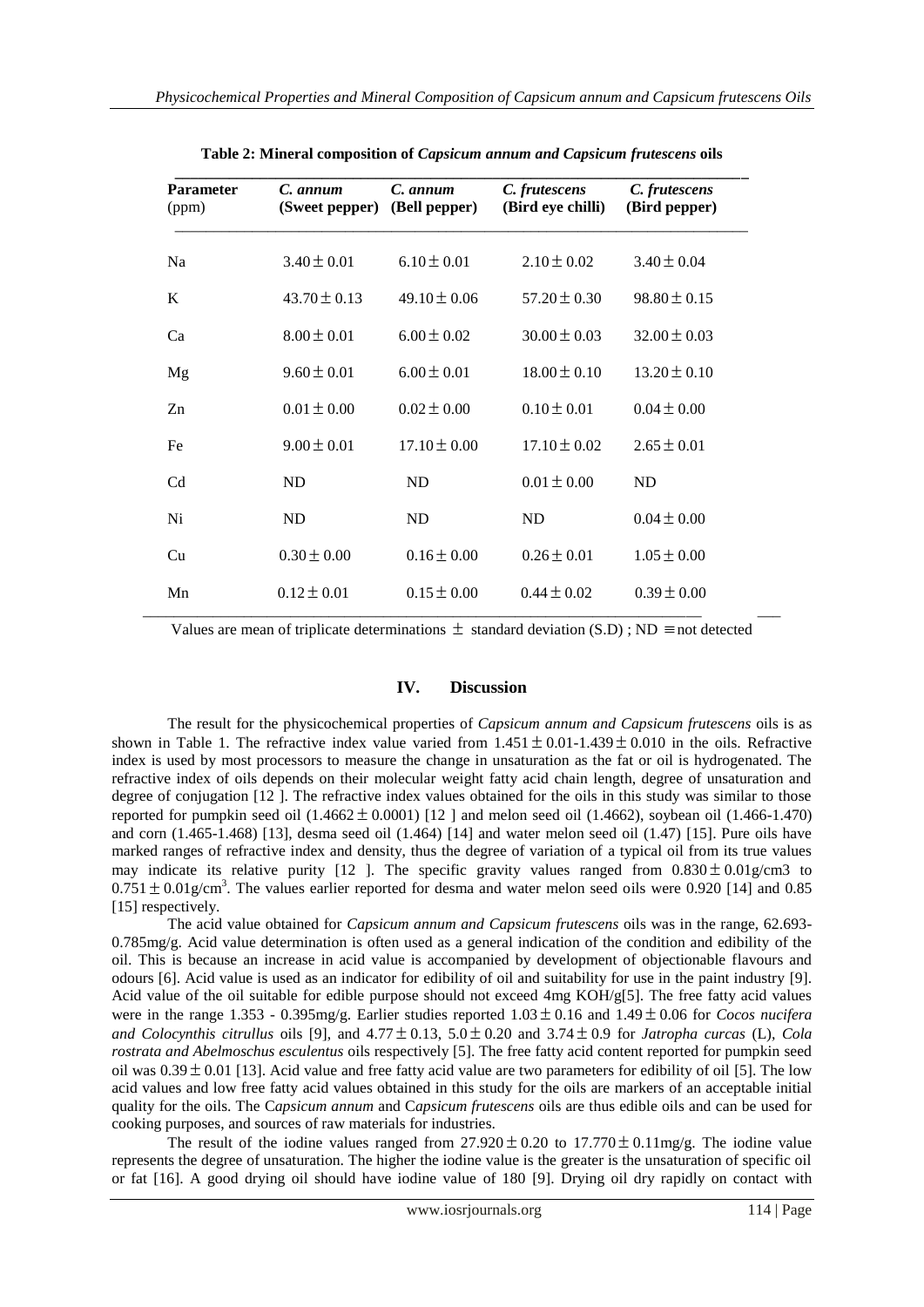atmospheric oxygen and makes the oil useful on commercial scale for paint and varnishes, oil paints [17]. Thus, the iodine values obtained in this study classify the *Capsicum annum and Capsicum frutescens* oils as non drying oils. Though they may not be suitable as alkyl resins for paint formulations or use as varnishes; they may however found uses in conjunction with amino resins as finishes for certain appliances and in this case the oils can act as plasticizers [9].

 The *Capsicum annum and Capsicum frutescens* oils have saponification number values in the range 187.935 -117.810 mg KOH/g. The saponification value of fat or oil gives an idea of the fatty acid constituents in a fat since with long chain fatty acid constituents in a fat, lower saponification values are obtained per gramme fat [18]. Saponification number is an indication of the amount of fatty saponifiable material in oil or fat. It gives indication information concerning the character of the fatty acids of the oil or fat and in particular regarding the solubility of their soaps in water. The higher the saponification number of the oil, the more soluble the soap that can be made from it [6]. Seed oils of pumpkin, *Jatropha curcas* (L), *Persea gratesima*, *Butyrospermum parkii,*  and *Lophira lanceolata, Sterculia setegera, Detarium microcarpum, Blighia, sapida and Schorocarya birrea*  have been reported to have saponification numbers (mg KOH/g) of  $190.69 \pm 1.40$  [12],  $195.10 \pm 3.00$  [5], 106.60 [9], and 223, 219, 212.8, 123.3, 261 and 199.3 [19]. In this study, only the oil of bird pepper variety of Capsicum *frutescens* has a relatively high saponification number of  $187.935 \pm 0.21$  mg KOH/g thus it is the only oil that may be of use in soap and shampoo manufacturing industries amongst the *Capsicum annum and Capsicum frutescens* oils.

The percentage unsaponifiable matter obtained for the oils in this study was in the range  $42.400 \pm 0.05$  $-1.780 \pm 0.11$ . The unsaponifiable matter of oil is a small portion of oil which is extracted by organic solvent after the oil is saponified by alkali. Tocopherols produced for sale are from soybean, sunflower, palm and other plant unsaponifiable matter while most of the world supply of corticosteroids and sex hormones is produced from soybean oil unsaponifiable mater [8]. Percentage unsaponifiable matter content values of  $5.73 \pm 0.02$  [12],  $1.51 \pm 0.08$  [13], 1.95 and 1.19 [8] have been reported respectively for seed oils of pumpkin, passion fruit, *Pentaclethra macrophylla* and *Carapa procera.*

 Table 2 showed the result for the mineral composition of *Capsicum annum* and *Capsicum frutescens* oils. The Na/K ratio for sweet pepper variety of *Capsicum annum*, bell pepper variety of *Capsicum annum,* bird eye chilli pepper variety of *Capsicum frutescens* and bird pepper variety of *Capsicum frutescens* are 0.077, 0.124, 0.037 and 0.034 respectively as deducted from Table 2.

 Sodium (Na) is an important mineral that assist in the regulation of body fluid and in the maintenance of electric potential in the body tissue [20]. It also helps in proper functioning of the muscles and nerves [21]. Potassium is the most abundant mineral in the *Capsicum annum* and *Capsicum frutescens* oils investigated in this study. Potassium is important in the regulation of heart beat, neurotransmission and water balance of the body [20]. Potassium is an essential nutrient and has an important role in the synthesis of amino acids and proteins [22]. High amount of potassium in the body was reported to increase iron utilization and beneficial to people taking diuretics to control hypertension and suffer from excessive excretion of potassium through the body fluid [21]. The presence of  $\text{Na/K}$  in the body is useful for intercellular activities, maintenance of the osmotic balance of the body fluid protect the body from excessive fluid loss and involved in the contraction of muscle cells and impulse conduction along nerve fibers. Na/K in the body is also useful in the prevention of high blood pressure. 0.6 Na/K ratio is recommended for an hypertensive patient [23]. The Na/K ratio obtained for the *Capsicum annum* and *Capsicum frutescens* oils in this study are below 0.6 and thus suggesting that the oils would inhibit blood pressure.

 The values obtained for Potassium (K), Magnesium (Mg) and Iron (Fe) for the oils fall in the range of Recommended Dietary Allowance (RDA) for these minerals and indeed, the values obtained for Magnesium in bird eye chilli pepper and bird pepper varieties of *Capsicum frutescens* surpasses the RDA for Magnesium. The RDA for K, Mg and Fe are  $5 - 80$ mg,  $0.6 - 60$ mg and  $6 - 18$ mg respectively [24]. Magnesium is necessary for the release of parathyroid hormone and for its action in the backbone, kidney and intestine and for the reactions involve in converting vitamin D to its active form [21]. Magnesium plays a significant role in carbohydrate metabolism, nucleic acids and binding agents of cell wall [23]. Magnesium deficiency results in uncontrollable twisting of muscles leading to convulsion and tetanus which may both lead to death [21]. Iron has been reported as an essential trace metal that plays numerous biochemical roles in the body including oxygen – binding hemoglobin and acts as an important catalytic center in many enzymes for example, the cytochrome [23]. Iron deficiency results in anaemia which impairs muscles metabolism, iron deficiency in children result in impaired learning ability and behavioural problems.

 The values obtained for the other minerals detected in the oils fall below RDA but it is good enough that these minerals are present in these oils. The mineral composition of *Capsicum annum* and *Capsicum frutescens* oils result has shown that these oils are rich sources of Iron (Fe), Magnesium (Mg) and Potassium (K) and the dietary consumption of the oils would be of nutritional advantage as well as health promoting and deficiency diseases management qualities.